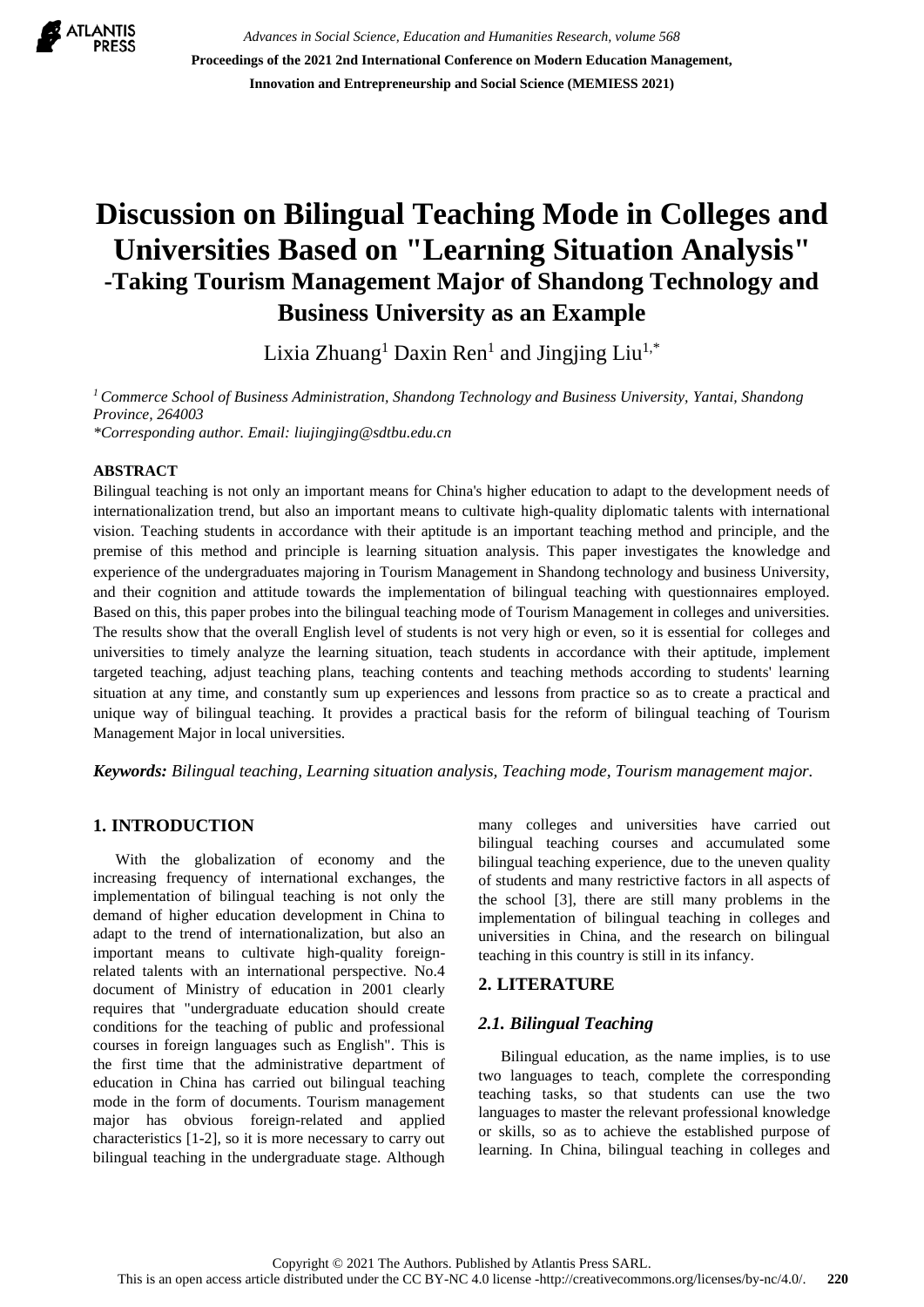universities mainly implements the bilingual teaching model of Chinese and English. Bilingual teaching is different from the traditional English teaching. It is a complete teaching system which integrates the setting of major, the choice of teaching materials, the use of professional English and so on. It is closely combined with professional knowledge and goes beyond the independent process of language learning.

As the educator, Mr. Ye Shengtao, said: There is a law in teaching, but there is no definite method in teaching. In bilingual teaching practice, if teachers want to "get the law", they should teach according to their aptitude on the basis of learning situation analysis and adopt the most suitable teaching method for students, which is also an important teaching method and teaching principle of bilingual teaching in colleges and universities [4-5]. Only by understanding the cognitive level, learning ability and their own quality of different students to the greatest extent before the implementation of curriculum teaching, can teachers choose learning methods suitable for the characteristics of most students to carry out targeted teaching, give full play to students' strengths, make up for students' shortcomings, stimulate students' interest in learning, and establish students' confidence in learning, so as to promote students' allround development.

#### *2.2. Learning Situation Analysis*

The analysis of learning situation usually includes the evaluation of students' knowledge and ability level, learning interest, interest in learning, learning habits and learning methods, etc. Understanding the learning situation is the basis of making a teaching plan, otherwise the teaching plan will be lack of practical operability.

First of all, learning situation analysis is the basis of teaching goal setting. Only by truly understanding the existing knowledge, experience and psychological cognitive characteristics of students, can teachers explain the teaching objectives from the aspects of knowledge and skills. Secondly, the analysis of learning situation is the basis of teaching content analysis (including the selection of teaching materials). Only for specific students can teachers define the key points, difficulties and key points of the teaching content. Furthermore, learning situation analysis is the foothold of teaching strategy choice and teaching activity design. Only by considering the knowledge and experience of students to formulate teaching strategies, can teachers really implement teaching activities such as explanation, operation, practice, cooperation and so on, otherwise teachers will fall into self-performance of wishful thinking. In a word, the analysis of learning situation is the concrete implementation of the student-centered teaching concept.

## **3. INVESTIGATION AND ANALYSIS ON BILINGUAL TEACHING OF TOURISM MANAGEMENT MAJOR IN COLLEGES AND UNIVERSITIES**

The learning situation can be obtained by means of test and questionnaire survey. Through a questionnaire survey among the undergraduates majoring in tourism management in Shandong Technology and Business University, the author deeply understands the existing knowledge and experience of the undergraduates majoring in tourism management in local colleges and universities and their cognition and attitude towards the implementation of bilingual teaching, and on this basis probes into the teaching mode of bilingual courses for tourism management majors in colleges and universities, which provides a realistic basis for formulating the bilingual teaching reform plan for tourism management majors in local colleges and universities. The questionnaire was issued from January 16 to 26, 2019, and 318 valid questionnaires were collected. Among the students surveyed, the proportion of male and female students was 21.5% and 78.5% respectively. The vast majority of students (82.4%) have received bilingual teaching. The sample statistical results are shown in Table 1, and the survey data analysis shows as follows:

### *3.1. Students' Own English Level*

The sample shows that the majority (71.1%) of the students fail to pass the CET-4, and only 1.3% of the students pass the CET-6. The overall English level of students is not very high, and the basic knowledge of English is not solid, which makes bilingual teaching face certain challenges. Specifically, more than half (54.9%) of the students reported that their weakest link in English is listening, while 22.3% of the students thought their oral expression ability was the weakest. At the same time, 11.4% of the students thought that their English reading and writing abilities were the weakest. Although the students' English level is not very high, their expectations for bilingual courses are still high. The vast majority (81.8%) of the students think that it is necessary to set up bilingual courses.

## *3.2. Students' Expectation of Bilingual Teaching Plan and Goal*

Most of the students (40.2%) thought that the second grade was the most suitable grade for bilingual courses, and 28.3% and 21.6% of them advocated the first and third year courses respectively. Only 9.9% of the students advocate bilingual courses for senior year students. This is because the senior students are facing the pressure of postgraduate entrance examination, job hunting, writing graduation thesis and so on. More than half (55.6%) of the students believe that professional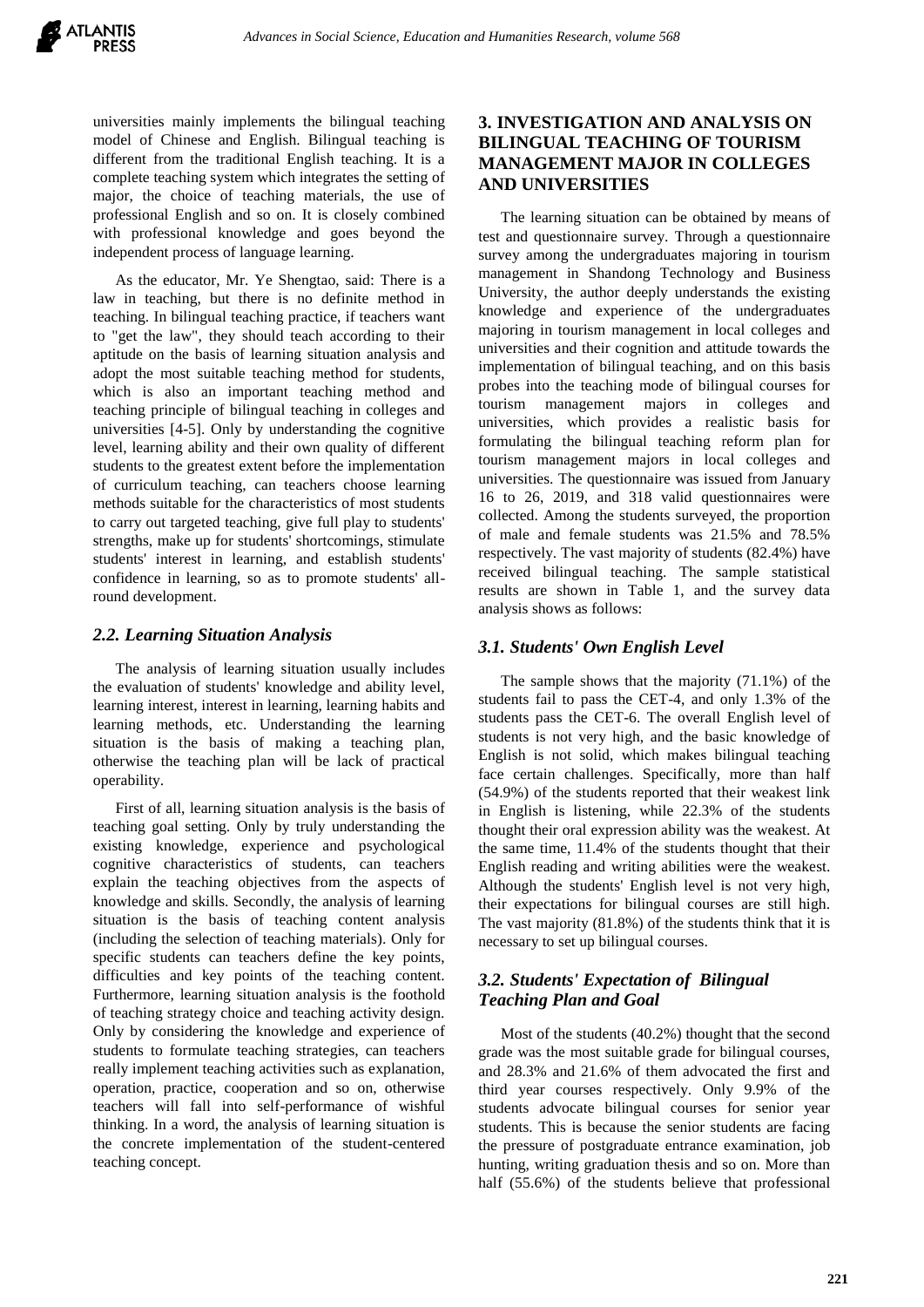

compulsory courses are more suitable for bilingual courses, and nearly one third (27.9%) believe that bilingual teaching mode can also be adopted for professional elective courses when conditions permit. Because students expect to improve their professional English (48.4%), expand their tourism knowledge (36%), and broaden their international vision (15.6%). The vast majority (74.5%) of the students expect to improve their oral English ability through bilingual courses, which reflects the obvious foreign-related and applied characteristics of tourism management major. It is in line with the original intention and goal of offering bilingual courses in China's higher education in order to adapt to the trend and needs of International development and cultivate high-quality foreign-related talents with international vision.

Nevertheless, most students (41.8%) hoped that 50% - 80% of the courses would be taught in English , and more than one third (35.6%) of the students hoped that 30% of the courses would be taught in English, while only 5.3% of the students advocate that more than 80% of the courses would be taught in English. Therefore, the vast majority of students (73%) hope to implement graded bilingual teaching. On the examination methods of bilingual courses, 29.4% of the students advocated the examination form of Chinese answer in foreign language proposition, and 27.7% and 24.7% of the students hoped to adopt the examination form of non paper examination and foreign language answer in foreign language proposition respectively. 18.2% of the students accepted the examination form of Chinese proposition and foreign language answer. It can be seen that students' English level is not very high as a whole, and it is uneven. Teachers can adopt flexible course inspection methods in the process of bilingual teaching, and grade teaching can be considered when conditions permit.

# *3.3. Students' Perception of Factors Influencing Curriculum Quality*

Among all the factors that affect the quality of bilingual teaching, the student factor (36.9%) is the most important one. The students surveyed repeatedly stressed that they should read, practice, write and speak more, and really participate in bilingual teaching. Therefore, students are the main body of bilingual teaching, which is the starting point, basis and end result of bilingual teaching, and the analysis of learning situation is the prerequisite for bilingual teaching to realize students' subjectivity and implement quality education. At the same time, teachers (36.2%) are also concerned by students, and teachers' ability is selected as the key factor to affect the quality of bilingual courses. In the process of teaching, teachers should always reflect students' dominant position, give full play to students' initiative and enthusiasm in the process of learning, and stimulate students' interest in learning by creating a charming bilingual teaching classroom atmosphere.

In addition, teaching methods and means (23.2%) are also important factors affecting the quality of bilingual courses. Among them, teachers' lecture is still the most popular teaching method and means for most students (55.9%), while more than one third of students (35.7%) prefer group discussion and role play, and only a few students (8.4%) agree with the teaching method and means of individual initiative speech. Therefore, a strong team of teachers is an essential element to carry out bilingual teaching smoothly and effectively. In addition to the traditional classroom teaching, teachers should be good at creating inquiry situations for students in the teaching process, and let them carry out scene simulation, cooperation and communication in groups, so as to fully mobilize students' subjective initiative and creativity. Therefore, the leading role of teachers is the condition and fundamental guarantee of reflecting students' dominant position. In addition, a very small number (3.7%) of the students think that the choice of teaching materials will also affect the quality of bilingual courses. Nearly half of the students (46.2) advocated the use of the original foreign language and Chinese annotated books as bilingual teaching materials.

# **4. SUGGESTIONS ON BILINGUAL TEACHING**

## *4.1. Change the Concept of Education and Set Up the Concept of Bilingual Teaching with Students as the Main Body*

In today's society with the rapid development of science and technology and increasingly intelligent production process, higher education is undergoing a profound transformation from "exam oriented education" to "quality education". Classroom teaching is the main position to implement quality education. The embodiment of students' dominant position has become an important symbol of modern classroom teaching and an important standard to evaluate a class. Only by making students become the main body of classroom teaching, can teahers realize the subjectivity of students, and then implement the quality education with promoting the development of students' subjectivity as the core.

Idea is the forerunner of behavior, so what kind of educational idea will guide people to take corresponding educational behavior. The essence of the change of educational concept is to deal with the relationship between teachers and students and between teaching and learning comprehensively and correctly, to measure the development of students with the development of subjectivity, to design all the work in teaching with the idea of subjectivity, so as to make students truly self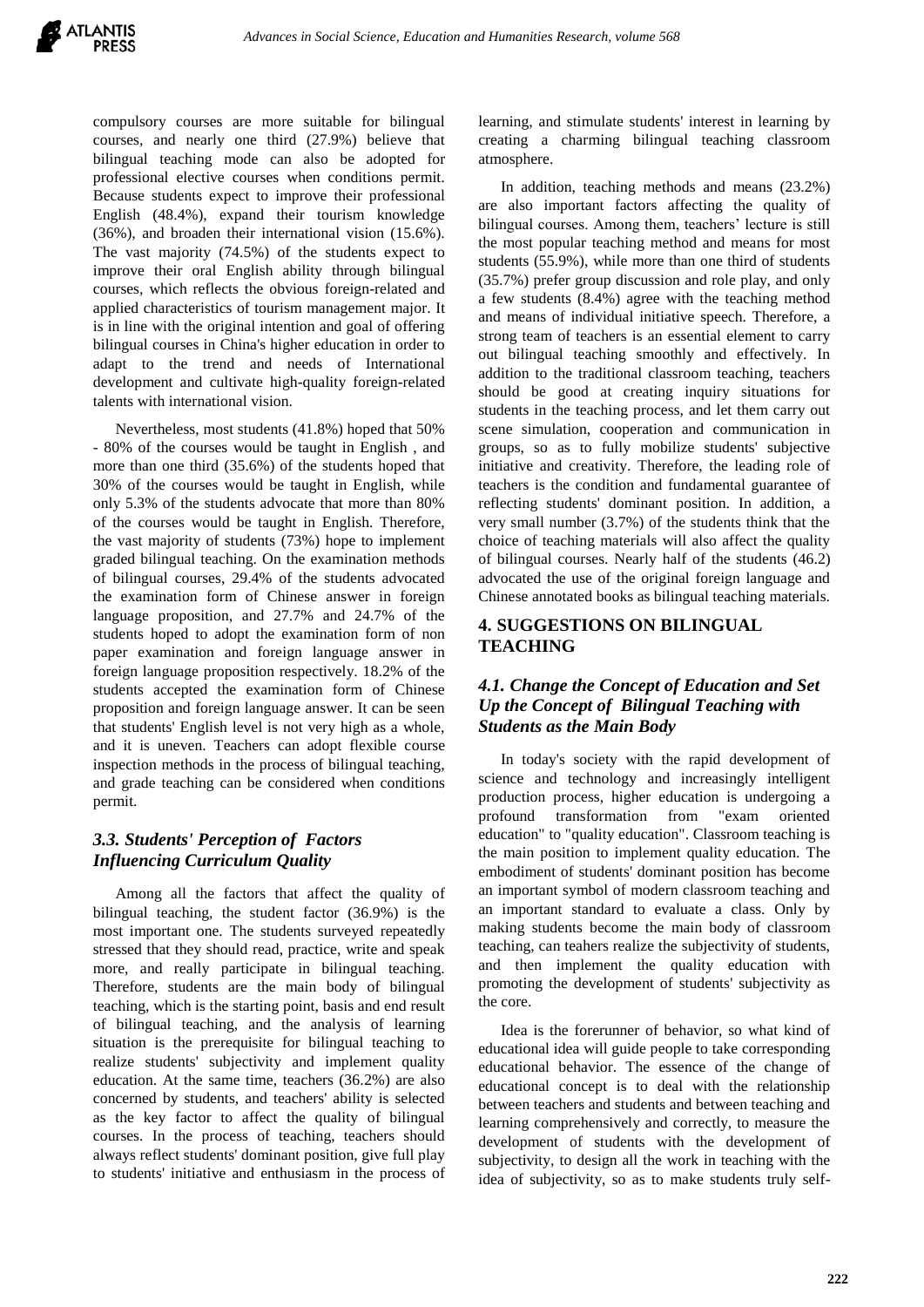conscious,initiative, active, independent, creative and developing, and to become a self-conscious "learning subject" of self-development and improvement of internal needs, This is the ultimate end result of students' dominant position.

# *4.2. Set up the Bilingual Teaching System Scientifically and Reasonably Based on the Analysis of Learning Situation*

It is the original intention and goal of bilingual courses in Colleges and universities to cultivate highquality foreign-related talents with international vision. Therefore, bilingual courses should be combined with the actual situation of tourism management major, fully consider the students' English foundation, flexibly formulate the overall teaching framework of bilingual courses, and adjust the syllabus, teaching plan and class hour arrangement accordingly. According to the actual requirements of students and the setting of the syllabus, bilingual courses are mainly included in the curriculum of the second grade and part of the third grade. Step by step, gradually find the most suitable teaching mode for students and teaching requirements.

In view of the fact that students' English foundation is relatively weak, colleges and universities can set up professional compulsory courses as bilingual courses by providing good teachers, so as to effectively improve students' professional English level, especially their oral English expression ability, expand their tourism professional knowledge, and expand their international vision. As listening is the weakest link in students' English, the proportion of English teaching in bilingual courses can be controlled at 50% - 80%. Meanwhile, flexible course inspection methods such as Chinese answer in foreign language proposition, non paper inspection, foreign answer in foreign language proposition and Chinese answer in foreign language proposition can be adopted in bilingual teaching, If conditions permit, bilingual teaching should be carried out at different levels.

In order to carry out the bilingual teaching of tourism management, it is necessary to build a team of bilingual teachers with high quality. Schools can help bilingual teachers improve their teaching ability and form a benign interactive development mechanism by implementing a feasible teacher training plan. Colleges and universities can let teachers "go out" and go abroad for further study [6], improve the level of foreign language teaching and enrich foreign language teaching skills. At the same time, the school can also adopt the strategy of "bringing in" and introduce some short-term foreign teachers according to the needs of professional courses to enrich bilingual teachers.

Teachers are the key element of bilingual teaching in Colleges and universities. In the process of teaching,

teachers should give full play to their leading role and design teaching work with the idea of subjectivity, so as to effectively realize students' subjectivity. First of all, the establishment of "equal, democratic harmonious" emotional relationship between teachers and students is the premise to realize students' participation. Teachers should sincerely care for and help every student in their work, often communicate with students, and communicate equally with students, so that they are not only their teachers, but also their friends. Teachers can adopt incentive education for students, fully affirm their progress or achievements, do everything possible to find and praise every advantage of students, and praise them in various forms (one look, one action, one sentence). Secondly, teachers can use a variety of teaching methods and means to create a unique charm of bilingual teaching classroom atmosphere, stimulate students' interest in learning. For professional knowledge and theory, at the same time teachers can use traditional teaching methods; In the process of theory application, the teacher can take the way of group discussion and role play to let the students participate in the discussion, organization, role expression and evaluation of the topic. The project report must be in English throughout the whole process, and the teacher makes the final summary and comments at the end of the project. Through the participation of students, it can effectively improve their sense and ability of teamwork, enhance their ability of initiative, initiative, independence, creation and development, and improve their professional English level, especially their oral English expression ability; For a certain topic or individual problems, students are given the opportunity to speak in English actively during the course implementation.

The teaching content of bilingual teaching is various, and the requirements of teaching materials are very high. Without good teaching materials, students will encounter many problems in the process of learning. At present, there are few bilingual teaching materials that can be used in China, and many professional courses are in the embarrassing situation of no teaching materials available. Due to the high price and profound content of foreign original textbooks, bilingual teachers can draw lessons from foreign original textbooks and domestic bilingual textbooks to compile their own bilingual textbooks or handouts for tourism management majors. This kind of teaching material or handout is not only free from rigid constraints such as the universality of the unified teaching material is not strong, the teaching objectives and requirements do not meet the actual needs of students, but also can meet the practical needs of students at different English levels, and is more conducive to the realization of the training objectives of tourism management talents in different universities.